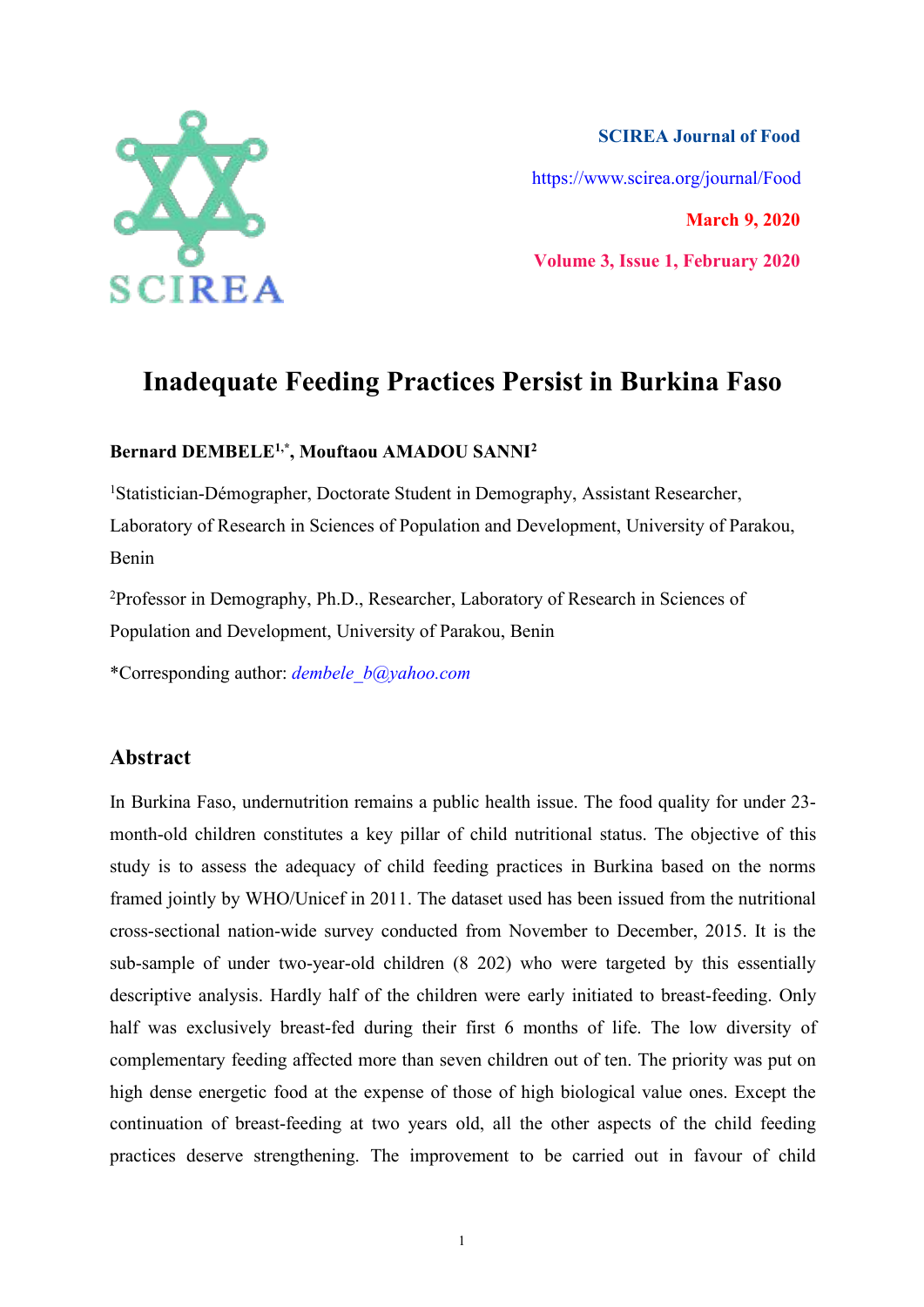nutrition should be early initiation to breastfeeding, feeding diversification based on qualitative foods and preventive support of long-term interventions.

#### **Key-words**: *Feeding, Undernutrition, Child, Burkina-Faso*

## **1. Introduction**

Child undernutrition is a public health problem in Burkina Faso. As an indication, the prevalence of stunting rose from 35.1% in 2009 to 29.1% in 2014 [1-2]. Despite the efforts made, the decline was not sufficient to get out of the crisis situation according to the WHO categorization [3]. In addition, micronutrient deficiencies are widespread (iron, vitamin A, iodine, zinc) [4]. In response, Burkina Faso has made the fight against undernutrition a priority in its 2016-2020 National Economic and Social Development Programme [5]. This governmental programme isbased on a new national nutrition policy adopted in 2016 and implemented by a multi-sector strategic plan with the aim of reducing the number of children with growth faltering by 40% at the horizon of 2025, echoing the Rome Declaration and its action plan [6][7].

This reflects the gradual awareness on multiple and multifaceted consequences of undernutrition. It has a significant negative impact on a child's cognitive development [8-9]. It induces a psychological disorder including increased anxiety, depressive syndromes, low self esteem, antisocial behaviours, relational impulsivity, decreased attention and hyperactivity [10]. This is accompanied by poor academic performance and an irregular presence at school [11-12]. With Barker's "foetal programming" theory, intra-uterine or early child undernutrition leads to an increased risk of chronic diseases in adulthood (Obesity, high blood pressure, diabetes, dyslipidaemia) [13]. Cohort studies in developing countries have made a similar observation [14]. Already, more than 80% of deaths due to chronic diseases occur in developing countries [15]. The situation will continue to deteriorate in light of the current high rates of undernutrition and unbalanced food consumption [16].

The proximate determinants of child undernutrition are food consumption and all other factors that contribute to overall health [17]. However, the quality of food consumption could at the outset be especially singled out, since it strongly influences undernutrition [18]. In many contexts, inadequate feeding practices over a long period of time are the predominant factors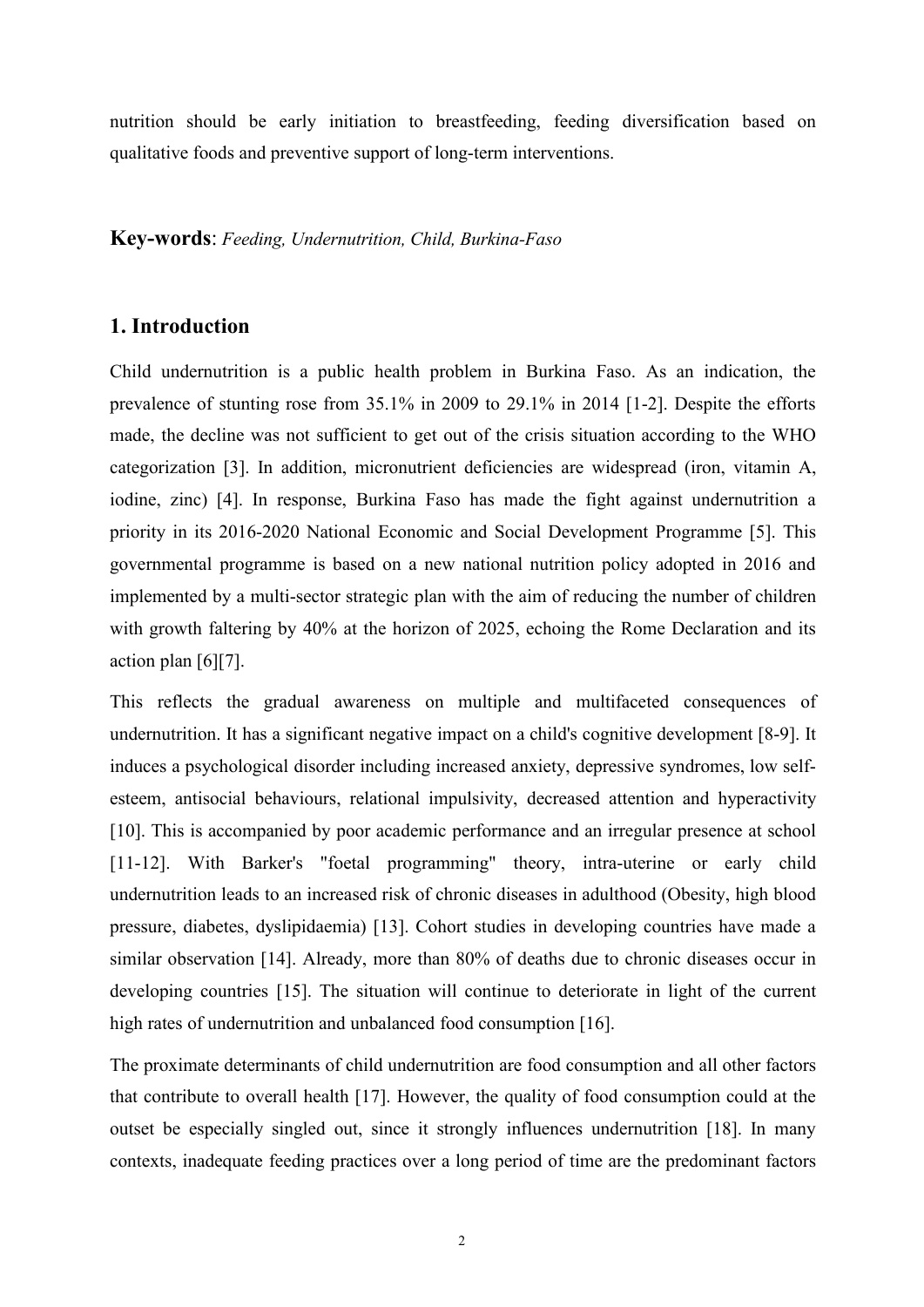in the deterioration of the nutritional status of under 5-year-old children [19]. Generally, disease overlaps and accelerates a pre-existing undernutrition linked to inappropriate feeding [20]. Awareness about this fact has triggered an action plan launching to scale-up the IYCN interventions for the period 2013-2025 in Burkina Faso [21].

To this end, WHO has made recommendations on best practices for infant and young child nutrition (IYCN) that can ensure balanced growth and normal development. These practices include initiation to breastfeeding within one hour after birth, exclusive breastfeeding (EBF) in the first six months of life, introduction of a timely, appropriate, adequate complementary feeding after 6 months, and continued breastfeeding until the age 23 months and over [22]. In Bamako, the deviation from this standard was related to non-compliance with EBF by early introduction of hot water and tisane. Early breastfeeding and continued breastfeeding for up to 23 months were applied by one in two women [20]. In Nigeria, EBF was impaired by glucose and herbal intake from a local plant during the first week that was supposed to prevent disease [23]. For complementary feeding, it was generally inappropriate because it consisted mainly of cereal porridge whose density did not cover the child's energy needs [24].In Côte d'Ivoire, the choice of supplement foods depended solely on seasonal availability and only on the mother's appreciation of the accurate moment to introduce solid or semi-solid food [25]. In the province of Gnagna in eastern Burkina Faso, food inadequacy was due to the late introduction of complementary foods and their poor quality [26].

In order to help reduce the prevalence of undernutrition and its various correlated impacts in terms of morbidity and mortality, the objective of this study is to determine the pattern of gaps between the dietary recommendations and practices on children in Burkina Faso. For mothers, this should help raise awareness of inadequate feeding practices for their offspring and the impact throughout their lives. For caregivers, it aims at achieving better targeting food components that ensure better scaling up programme of IYCN.

# **2. Materials and methods**

The data used in this analysis come from a cross-sectional survey carried out from November 16 to December 10, 2015. The information collected through questionnaires is the socio demographic characteristics and foods consumed by children aged 0-23 months. The interviews were conducted in local languages and in French. Interviews were conditioned on obtaining verbal consent from the mothers or caretakers.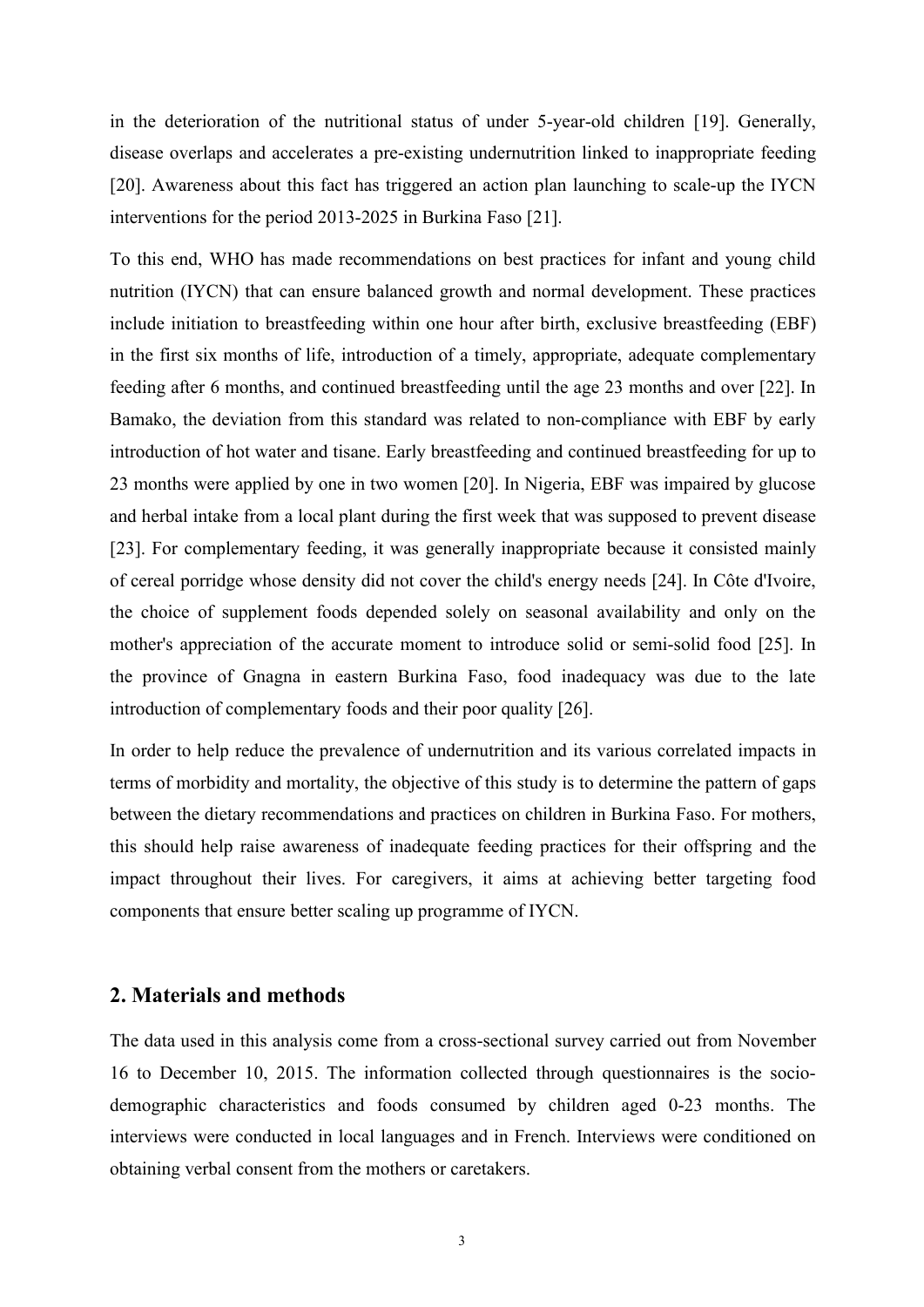The survey used a two-staged stratified sampling based on the country administrative division into 13 regions and 45 provinces. The regions are groupings of 1 to 6 provinces. Seven regions were taken as full strata and the 23 provinces of the other 6 remaining regions were considered as strata, say 30 strata in all. In each stratum, the number of children to be surveyed was calculated using the Schwartz formula with the prevalence of stunting coming from the 2010 Demographic and Health Survey (EDSBF-IV) [27-28]. By using this source, the precision and the cluster effect are 3% and 1.5 respectively. The number of households to be surveyed was obtained by dividing the number of children by an average size of 6.36 members per household, a proportion of under-five year old children of 17.8% in the whole population (RGPH 2006) anda non-respondent rate of 2% according to previous surveys.

For the selection, the first stage selected 30 clusters within each stratum proportionally to the size in number of households, say 900 clusters in all. These clusters are the enumerating areas delineated in the 2006 General Population and Housing Census, encompassing from 150 to 200 households. The second stage of selection retained households sequentially within the previously selected clusters. The number of households surveyed in each cluster ranged from 21 to 30 depending on the stratum.In these selected households, all eligible children were surveyed. Overall, 894 clusters were covered, representing a rate of 99.3%. The number of under-five year old children surveyed was 20,590 from 13,792 households. The analysis of food consumption was limited to 8,202 children under the age of two, in concordance with the child's diet quality assessment approach [29].

A double-entry of the data was carried out and the inconsistencies detected by the Epi-Info software. The processing and tabulation were performed using Stata software. A weight factor taking into account the survey plan was calculated. Given the sampling is complex, the analysis used Stata svyset procedure, which takes into account both the weight and the structure of household selection.

For the collection of food consumption information, the last 24 hours recall procedure has been used. The entire process of building the synthetic index was based on the World Health Organization guide [29]. For breastfeeding initiation, it is the duration since birth the child received breast milk for the first time. It is considered as early if breast milk is given within one hour since birth. For EBF, the criterion was that the child should be under 6 months of age, should be breastfed and should not receive any solid or liquid food including water or other tisane. However, an exception is made for medicines, vitamins and other syrups. The quality of complementary feeding was assessed for children 6-23 months of age. Food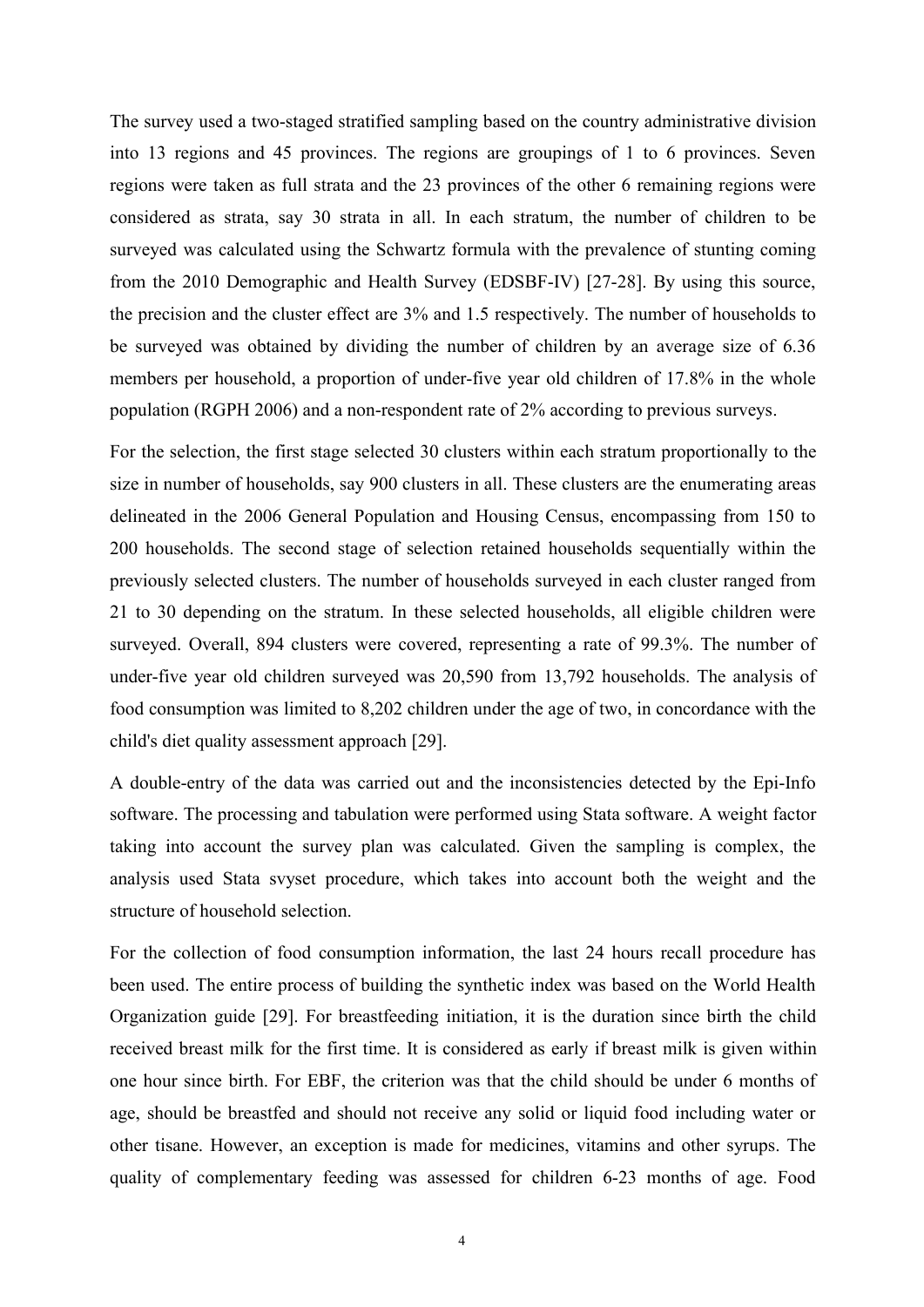diversity was sufficient if all daily meals included at least four distinct food groups. Moreover, additional criteria vary depending on whether the child is breastfed or not. For 6-8 months breastfed children, the number of solid or semi-solid foods (meals) to be consumed must be at least 2, for those aged 9-23 months and breastfed, this number is at least 3 and for those aged 6-23 months and not breastfed, the number is 4, without considering dairy products. For all age groups, daily diet should include at least four food groups, without counting dairy products. For non-breast-fed children, it is recommended specifically to consume dairy products at least twice a day to supply the absence of breast milk.

As for age, its collection was based on identity documents. By default, an approximation was made by comparing the child concerned to those in the same household or by using a regional calendar of events. Their age was seized in months to prevent significant biases in the categorization of the child's nutritional status.

#### **3. Results**

For breastfeeding initiation, about half of children (49.4%) received breast-milk within the first hour after birth in accordance with the recommendations (Figure 1). In contrast, 6.8% of children were not initiated until after their first day. As for the EBF, less than half of children under 6 months of age had been complied with by their mothers  $(48.8\%)$ .



**Figure 1: Prevalence of different components ofbreastfeeding in Burkina Faso**

Amongst those who had not been exclusively breastfed in the first 6 months of life, 89% had received water and 36.1% had received tisane (Table 1). If we consider these two drinks together, they were consumed by 97.8% of children not exclusively breastfed. In 61.7% of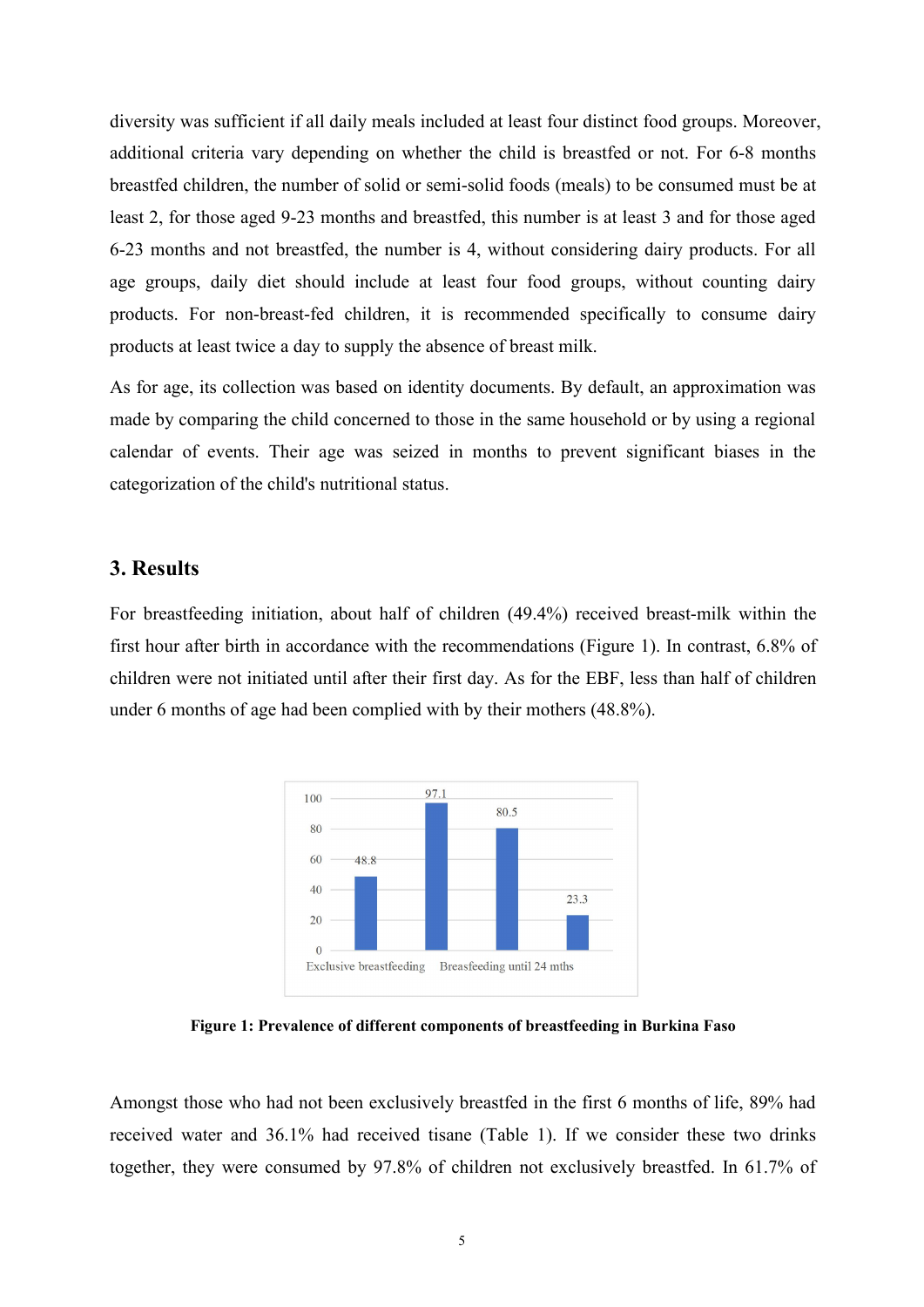cases, this is due to water alone, in 8.9% of cases tisane alone is concerned and in 27.2% of cases, water and tisane are evoked. Only 2.2% of children who did not receive EBF received something other than water and tisane (results not presented).

|              |            | Tisane    |           |      |
|--------------|------------|-----------|-----------|------|
| <u>Water</u> | Y es       | No        | Total     |      |
| Yes          | 30.6(75.5) | 69.4 (97) | 100(89)   | 944  |
| No           | 80.3(24.5) | 19.7(3,0) | 100(11)   | 17ء  |
| Total        | 36.1(100)  | 63.9(100) | 100 (100) | 1061 |

**Table 1: Consumption of water and tisane by under-five month non-breastfed children**

() : Percentage in column

As for continued breastfeeding, almost all (97.1%) women had breastfed their children for up to a year. At two years, the proportion drops to 80.5% (Figure1). However, the appropriate breastfeeding that is exclusive breast milk for up to 6 months, then introducing complementary foods at 6 months while continuing to breastfeed for up to 23 months was respected by less than a quarter (23.3 %) of children in Burkina Faso.

For the introduction of complementary food at 6-8 months, only 4.6% had received adequate nutrition (Table 2). Amongst the others whose introduction of complementary food was inadequate, half (50.8%) received less than 2 meals a day. For breastfed children aged 9-23 months, the proportion of children fed accurately was 17.2%. Of the others who did not receive a balanced diet, the proportion with a lower number of meals required (3 meals) was 2 out of 5. For children aged 6-23 months who were not breastfed, only 18.1% were adequately fed. Amongst the others who were not adequately fed, the proportion of those who had less than 4 meals per day was about 2 out of 5 (38.3%).

To compensate for the lack of breast milk, non-breastfed children should consume dairy products at least twice a day. Unfortunately, 80.4% of non-breastfed children had not been able to meet this condition (Table 2). Among children aged 6-23 months who were not breastfed and had inadequate feeding status, 98.2% consumed less than twice dairy products a day. This inadequacy of dairy products therefore mainly explains the inaccuracy of their diet.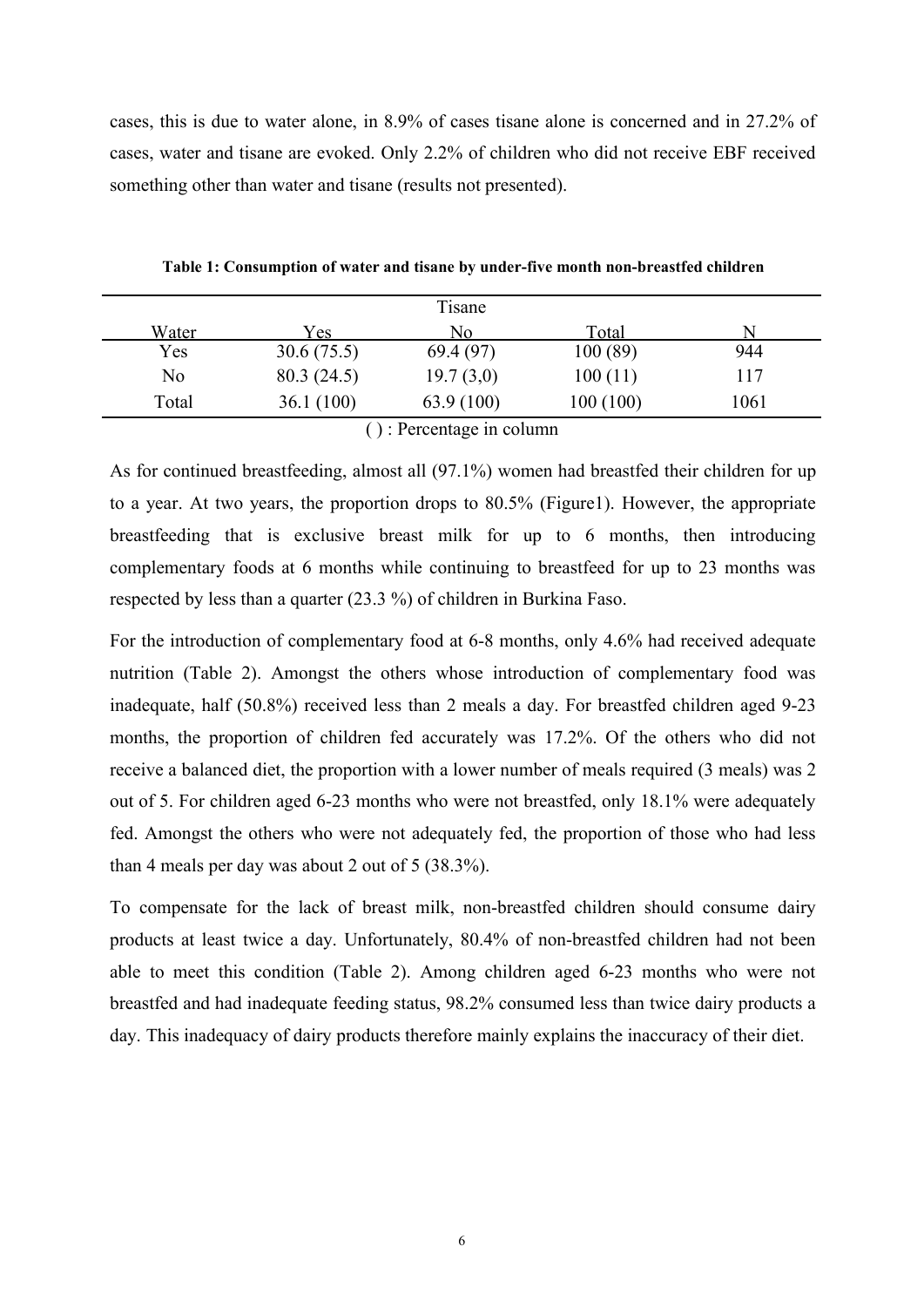| Number of diets         | Adequate complementary |                                  |           |      |  |
|-------------------------|------------------------|----------------------------------|-----------|------|--|
|                         | No                     | Yes                              | Total     |      |  |
|                         |                        | 6-8 month children breast-fed    |           |      |  |
| $<$ 2 diets/day         | 100(50.8)              | 0.0(0.0)                         | 100(48.5) | 429  |  |
| $\geq$ 2 diets/day      | 91.0(49.2)             | 9.0(100)                         | 100(51.5) | 456  |  |
| $%$ together            | 95.4 (100)             | 4.6(100)                         | 100(100)  | 885  |  |
|                         |                        | 9-23 month breast-fed children   |           |      |  |
| $<$ 3 diets/day         | 100(40.3)              | 0.0(0.0)                         | 100(33.4) | 1661 |  |
| $\geq$ 3 diets/day      | 74.2 (59.7)            | 25.8(100)                        | 100(66.6) | 3316 |  |
| $%$ together            | 82.8 (100)             | 17.2(100)                        | 100(100)  | 4977 |  |
|                         |                        | 6-23 month children non breasfed |           |      |  |
| $\leq$ 4 diets          | 100(36.1)              | 0.0(0.0)                         | 100(29.5) | 98   |  |
| 4 diets or $+$          | 74.4 (63.9)            | 25.6(100)                        | 100(70.5) | 234  |  |
| Together                | 81.9 (100)             | 18.1(100)                        | 100(100)  | 121  |  |
|                         |                        | 6-23 month children non breasfed |           |      |  |
| $\leq$ dairy products   | 100(98.2)              | 0.0(0.0)                         | 100(80.4) | 267  |  |
| $\geq$ 2 dairy products | 7.7(1.8)               | 92.3(100)                        | 100(19.6) | 65   |  |
| Together                | 81.9 (100)             | 18.1(100)                        | 100(100)  | 332  |  |

**Tableau 2: Number of diets or dairy products consumed per day according to feeding status**

( ) : Percentage in column

For food diversity, 95.1% of 6-8-month-olds had not had at least 4 required food groups (Table 3). For 9-23 months old breastfed children, more than three-quarters (78.8%) have not received a sufficiently diversified diet. Among children aged 6-23 months who were not breastfed and had poor nutrition, more than half (55.4%) had an undiversified diet. Overall, low feeding diversity was characteristic of the majority of children of 6 months of age and over.

Analysis of the food groups consumed indicates that cereals, roots and tubers are most given to children and followed by fruits and vitamin A rich vegetables, especially among children who have not been adequately fed (Table 3). The relative importance of the latter group is linked to carrot season which corresponded to the data collection period. On the other hand, food groups such as eggs, dairy products, other fruits and vegetables were very poorly given to children. The most significant rupture was observed among breastfed and inadequately fed 6-8-month-olds who had a diet outrageously dominated by cereals, roots and tubers (97%) and a small proportion of fruits and vegetables rich in vitamin A (24%) compared to other food groups  $(\leq 10\%)$ .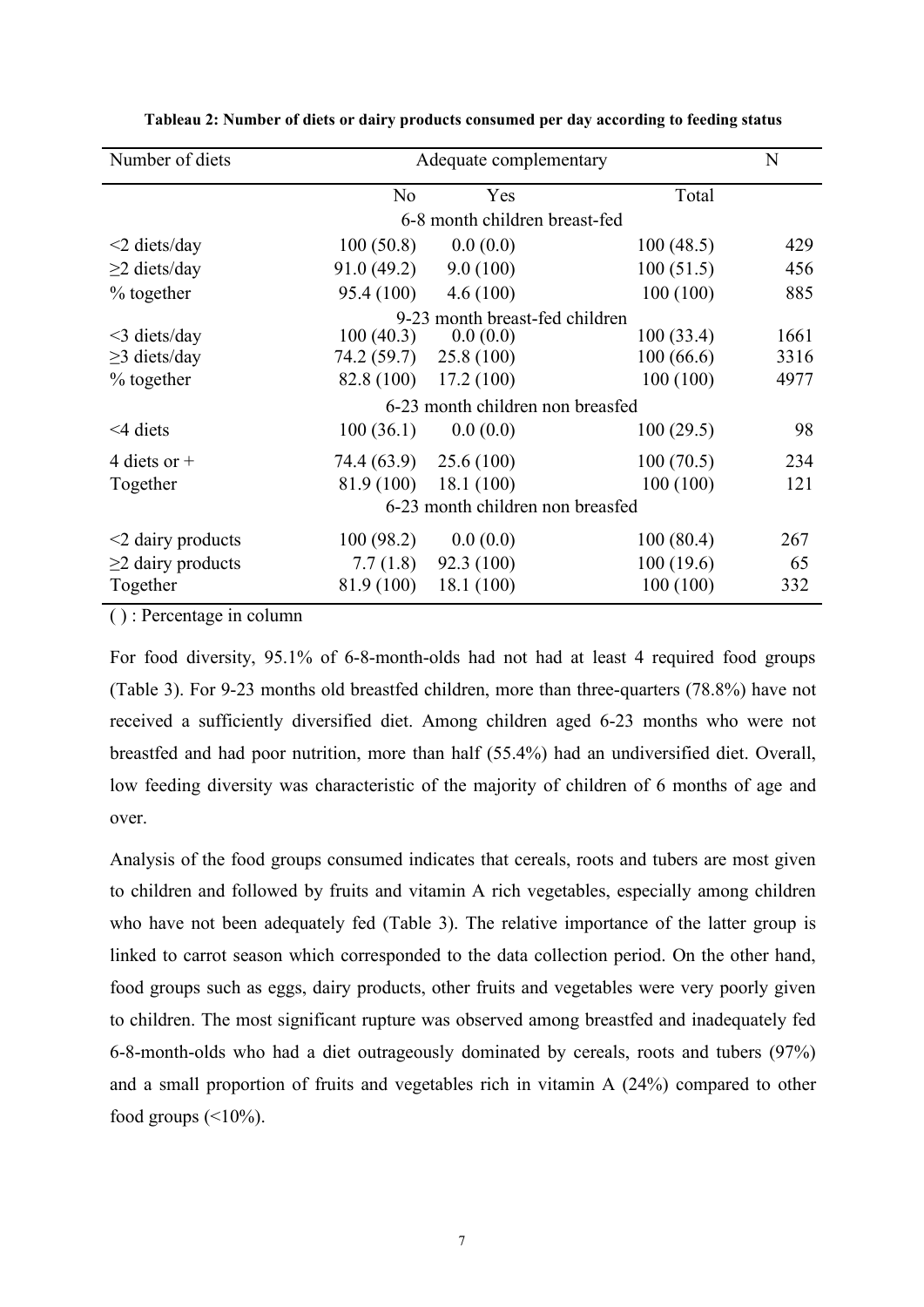The introduction of complementary foods is made too early in 6.4% of children under 6 months of age (Figure 2). In the 6-8-month age group, contrary to the recommendation, 31.0% of children had not yet received complementary foods. In 3.8% of cases, this introduction was very late, i.e. it took place after 9 months.



**Figure 2: Duration (hours) to breast-feeding initiation and age (months) solid food introduction**

Overall, less than a quarter (23.8%) children under the age of 23 months were adequately fed, regardless of age group and breastfeeding status. This proportion was strongly influenced by the high prevalence of EBF (48.8%) among children aged 0-5 months, compared to 4.6%, 17.2% and 18.1% respectively of adequate nutrition for children aged 6-8 months, 9-23 months, 6-23 months respectively. Moreover, regional variations in prevalence are significant. While the central plateau region covering the capital-city Ouagadougou has the lowest prevalence (14.4%), three regions (Central, Cascades, Central-East) have the highest levels (respectively 37.9%, 28.8%, 28.8%).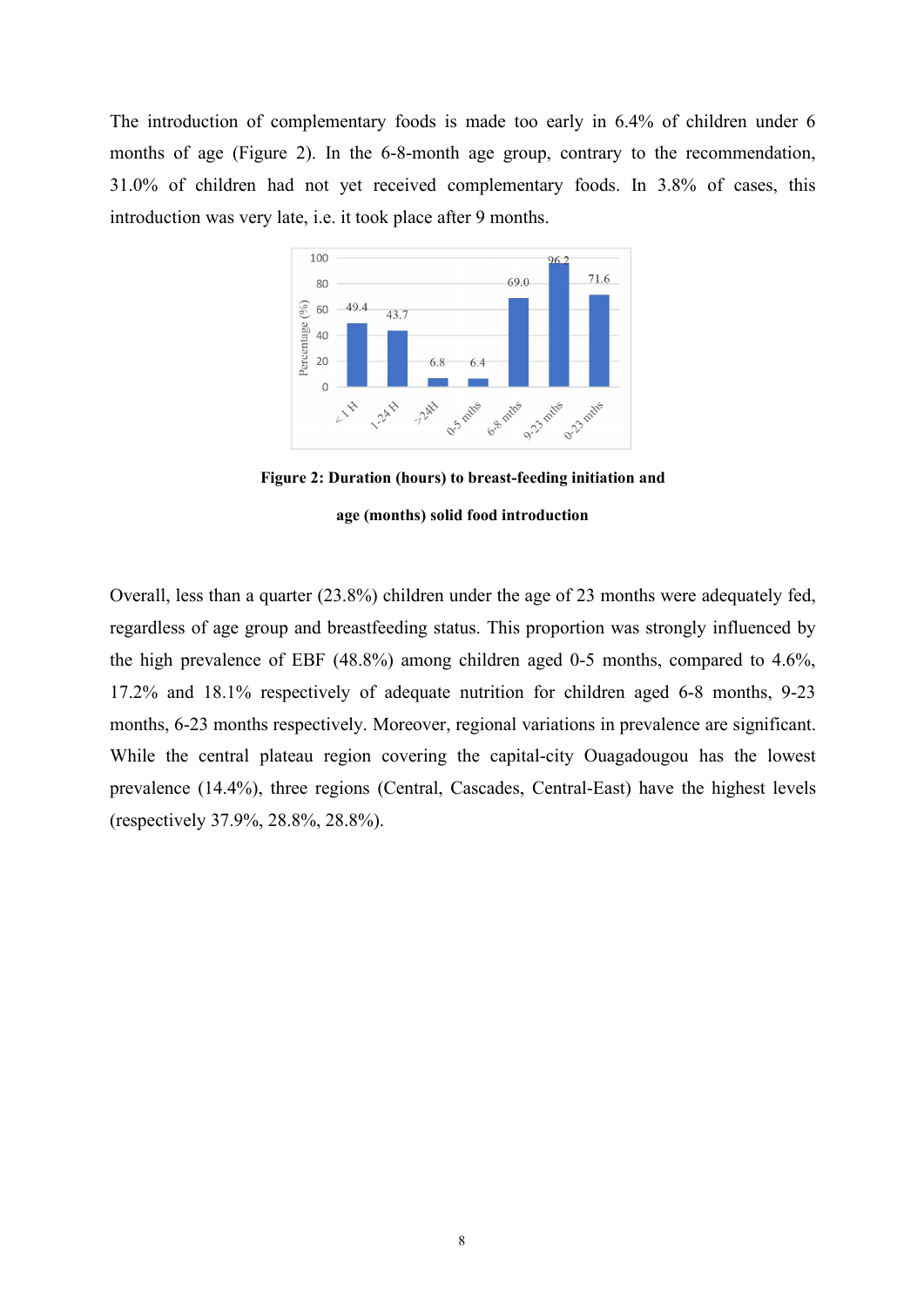| $\%$ <4 food groups |                                 | Food groups |             |      |      |     |                 |       |             |
|---------------------|---------------------------------|-------------|-------------|------|------|-----|-----------------|-------|-------------|
|                     |                                 | Cereals     | Legum Dairy |      | Meat |     | Egg Vit. A rich | Other | $\mathbf N$ |
|                     | 0-8 month breastfed             |             |             |      |      |     |                 |       |             |
| N <sub>o</sub>      | 99,8                            | 97,0        | 8,8         | 8,0  | 7,3  | 0,7 | 24,0            | 6,3   | 537         |
| Yes                 | 0,0                             | 100         | 75,6        | 34,1 | 70,7 | 14, | 95,1            | 46,3  | 41          |
| Togethe             | 95,1                            | 97,2        | 13,5        | 9,9  | 11,8 | 1,7 | 29,1            | 9,2   | 578         |
|                     | 9-23 month breastfed            |             |             |      |      |     |                 |       |             |
| N <sub>o</sub>      | 95,1                            | 98,0        | 25,0        | 11,4 | 17,7 | 1,8 | 59,4            | 14,8  | 396         |
| Yes                 | 0,0                             | 99,4        | 80,8        | 31,2 | 73,5 | 11, | 92,5            | 42,7  | 855         |
| Togethe             | 78,8                            | 98,3        | 34,9        | 14,9 | 27,6 | 3,4 | 65,3            | 19,8  | 481         |
|                     | 6-23 month non breastfed status |             |             |      |      |     |                 |       |             |
| N <sub>o</sub>      | 67,7                            | 100         | 60,5        | 16,5 | 43,6 | 2,3 | 58,3            | 21,8  | 266         |
| Yes                 | 0,0                             | 98,3        | 62,7        | 47,5 | 47,5 | 6,8 | 54,2            | 27,1  | 59          |
| Togethe             | 55,4                            | 99,7        | 60,9        | 22,2 | 44,3 | 3,1 | 57,5            | 22,8  | 325         |

**Tableau 3: Proportion of children having consumed less than 4 food groups and rates offood groups consumed according to feeding status**

# **4. Discussion**

These analyses reveal profound inadequacies in child feeding practices in Burkina Faso. The insufficiency begins very early in the new-born life. Half of the children (50.6%) is not breastfed within one hour after birth, almost the same proportion (51.2%) was not exclusively breastfed.

This increases the risk of neonatal mortality. Indeed, three prospective cohort studies have found a protective effect of early initiation of breastfeeding. This early initiation ensures that the child receives colostrum available up to 3-4 days after birth; this first milk which has multiple recognized protective effects [30]. It was found that when the child was breastfed within one hour after birth, there was a low risk of neonatal death (RR=0.56; IC-0.79)) [31]. In Ghana, children who had been introduced late to breast milk (1 hour) had a higher risk of neonatal mortality (AOR=2.40; IC=(1.69-3.40)). More specifically, the risk increased from 1.45 (IC=(0.90-2.35)) for a duration of 1-24 hours and reached 4.42 (IC=(1.76-11.09)) after 3 days [32]. The reduction in mortality induced by early initiation of breastfeeding was linked to the decrease in the incidence of diarrhoea, which remained the leading cause of death. In fact, early initiation reduced the occurrence of diarrhoea by  $26.0\%$  (IC= $(2.0\% - 44.0\%)$ ) [33]. In addition, early initiation encouraged further breastfeeding. In Japan, mothers who breastfed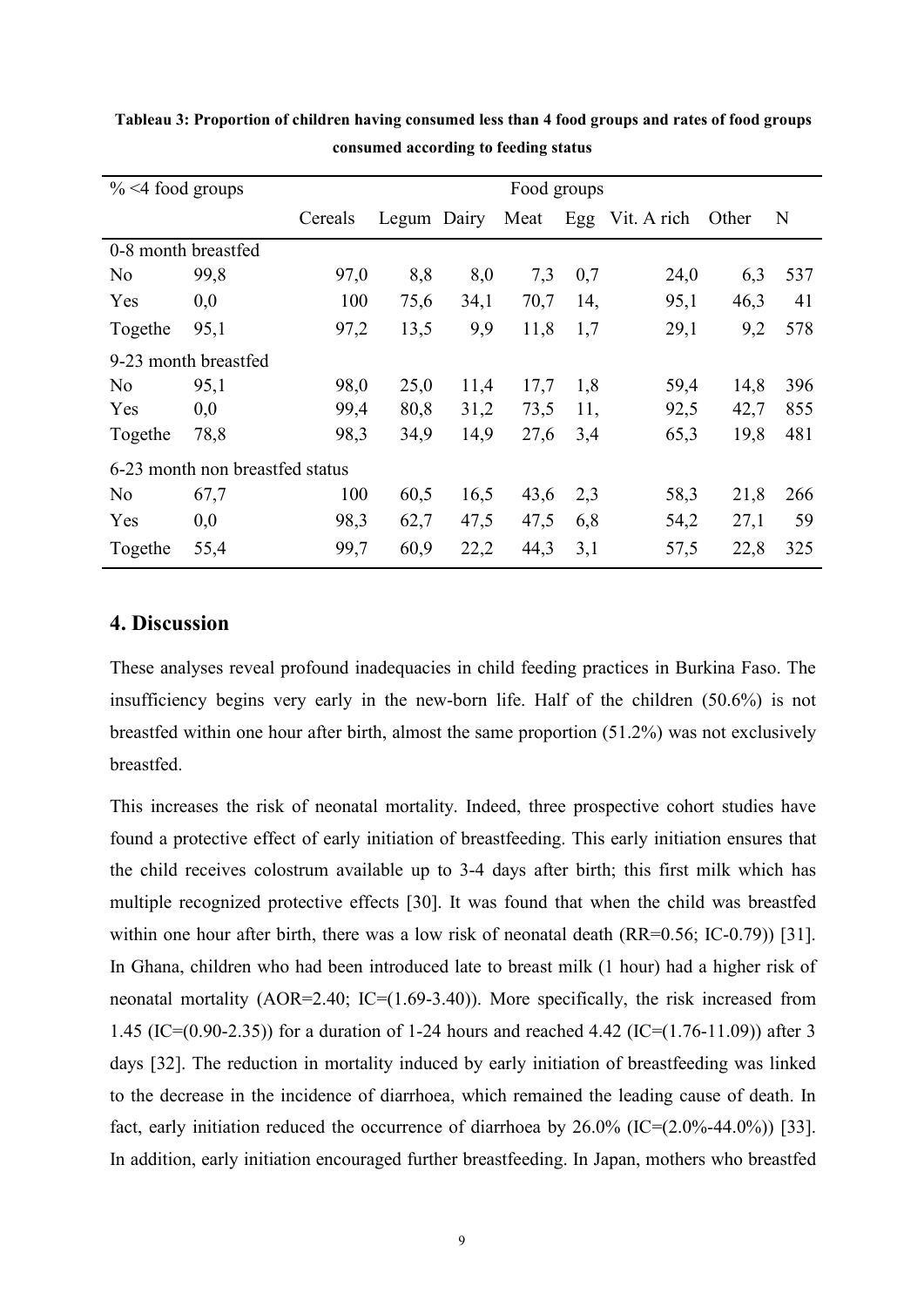their children within 120 minutes after birth had a higher propensity to breastfeed for up to 4 months more than others [34]. In Mali, the effect was rather significant on the practice of EBF [35].

In Burkina Faso, EBF was relatively lower (48.8%) in comparison to the level obtained in Togo (66.1%), but it is higher than the prevalence for the whole sub-Saharan Africa (41%) [36-30]. The low level of EBF in Burkina Faso is largely, if not primarily, related to the introduction of water and/or tisane to children; which is responsible for almost all of the non-compliance with EBF (97.8%). This fact is quite damaging on the child nutritional status in that it exposes to waterborne diseases, especially diarrhoea which has a proven effect on stunting, especially when the episodes increases [8]. In a meta-analysis based on 9 communities in developing countries, growth retardation at 24 months was found to be a cumulative result of each diarrheal episode or the number of days of diarrhoea before that age.Thus the last five diarrhoeal episodes contribute to stunting by 25.0% (CI=(8.0%-38.0) [37]. In another meta-analysis, it appeared that the risk of diarrhoea was significantly increased when predominant breastfeeding was practiced i.e. when breast milk is accompanied by water or tisane  $(OR=1.26; IC=(0.81-1.95)$ . Risk of pneumonia is also increased  $(OR=1.79;$ IC=(1.29-2.48)) [38].

This is all the more crucial since drinking water sources remain unreliable in Burkina Faso with 23.5% of households using unimproved water sources [28]. This practice is not only a source of morbidity. The introduction of water and tisane indirectly affects a child's ability to receive a sufficient amount of milk to meet the child's energy and micronutrient needs for balanced development [39]. Overall, the proportion of child deaths attributable to suboptimal breastfeeding is estimated at 11.6% [40]. In addition, socio-cultural considerations should be taken into account. According to Amir, many women know that breastfeeding is beneficial to the child, yet there remains a preference, a tendency to adopt collective behaviours and knowledges [41]. Thus, despite the numerous advantages exposed by health-workers to promote EBF practice, mothers turn irretrievably to predominant breastfeeding, driven by the community perception that "breast milk is not enough to satisfy their child". Mothers are still believing that infants under six months of age often need additional water drinking. The most common reasons cited are the ambient heat that can cause thirst in infants. Another cultural reason is the symbolism of water in traditional society. Offering water is a symbol of welcome to new-borns. For these different reasons, it happens that water is given to the child even before breast milk [42].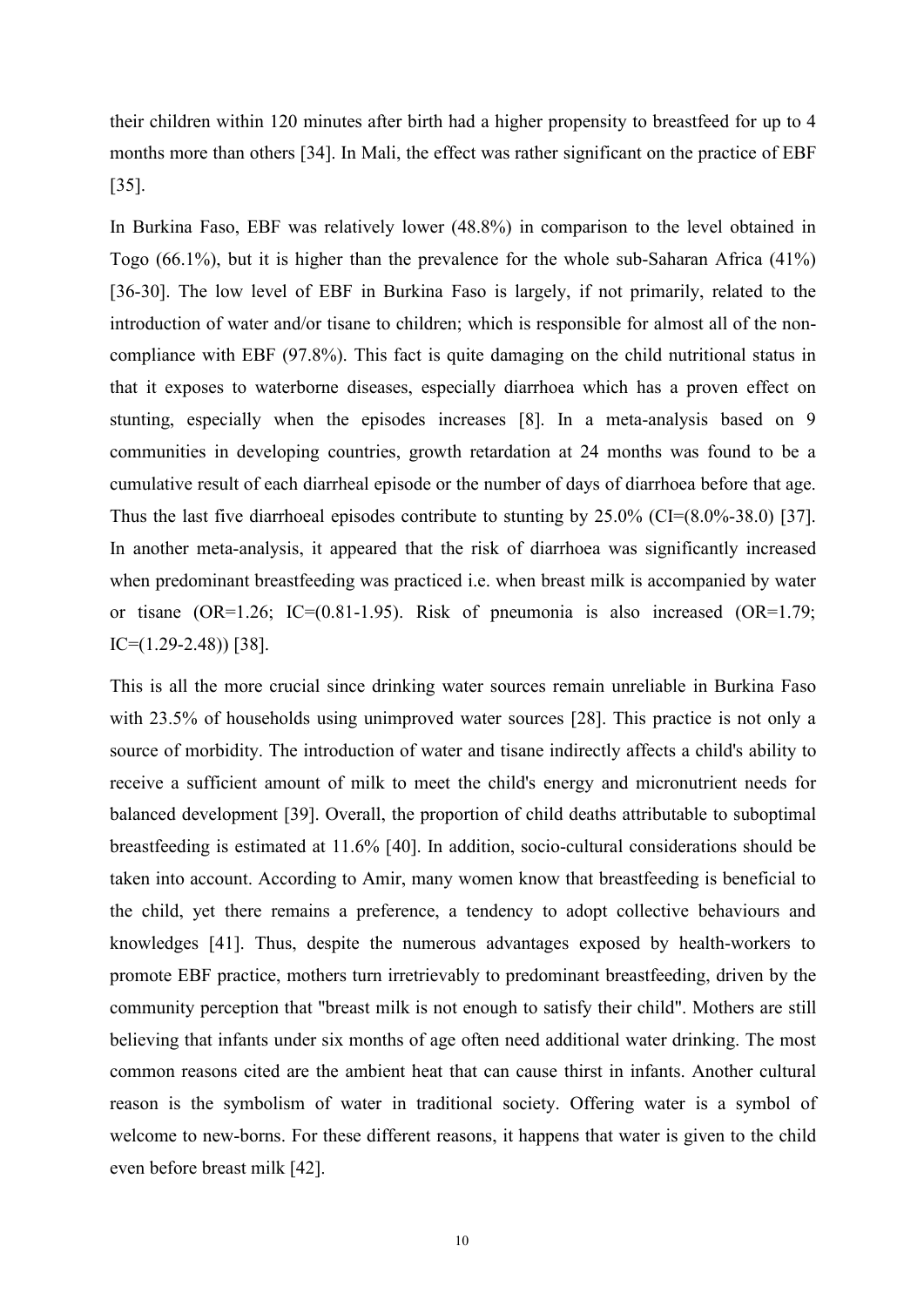From 6 months onward, when supplementary food comes into consideration, the food status deteriorates. For the breastfed 6-8 months old children, the breastfed 9-23-month olds and the non-breast-fed 6-23-month olds, the appropriate feeding rates are only 4.6%, 17.2% and 18.1% respectively. These problematic levels are linked to an insufficient number of meals taken per day. For these three categories considered, this represents 50.8%, 40.3% and 36.1% of children who did not have the required number of meals for their age among those who were not adequately fed. This observed decline in the inadequacy of the number of meals is linked to a gradual introduction of solid and semi-solid foods into the child's diet when s/he grows up. However, the pace and frequency of this introduction remain well below the expected needs which limits the amount of energy and essential nutrients required.

This inadequacy in children's diet is also linked to a distortion in the quality of intakes. More than 9 out of 10 children of 6 months and over who were not adequately fed had less than the four food groups required. This insufficiency in food diversity is largely responsible for the imbalance in children's diets. This is almost due to the fact that the preferred types are mainly basic foods with high energy value (cereal, root, tuber), at the expense of those with high biological value (meat, egg, dairy). This is a general trend that is observed when poverty is widespread or education level is low. In this case, energy-dense, nutrient-poor products are more likely to be used [43]. The impact undoubtedly reverberated on nutritional and health status. Indeed, the risk of stunting was increased for Tunisian children who consumed a poor diet (OR=1.86;  $p=0.02$ ) or low in animal protein (OR=1.91;  $p=0.03$ ). Similarly, the consumption of a low-diversified diet increased this risk (OR=2.27; p=0.01) [44]. Inversely, food diversity had a protective effect on a child's stunting in Benin [45]. A similar result was also obtained by Tzioumis in his analysis on developing countries [46]. In India, an author came to the fact that stunting was dependent on food diversity. In a study of 18,463 children under the age of 5, consumption of four food groups between 6-23 months reduced the risk of underweight and stunting (respectively AOR=0.90; IC=(0.85; 0.94) and AOR=0.88; IC=(0.84-0.93)) [47]. In Bangladesh, food diversity reduced stunting risk in the 6-11 months and 12-23 months age groups (respectively AOR= $0.85$  (CI=(50.76-0.94) and AOR= $0.74$  $(IC=(0.69-0.79))$  [48].

Breastfeeding for up to two years was carried out for 4 out of 5 children in Burkina Faso. Values observed elsewhere are generally lower. In neighbouring countries, the prevalence was 63.7% in Togo, 38% in Cote d'Ivoire and 50% in Ghana [49][50-51]. Overall, breastfeeding between 6-23 months was more common in Africa (77%; IC=(73%-81%)), followed by Asia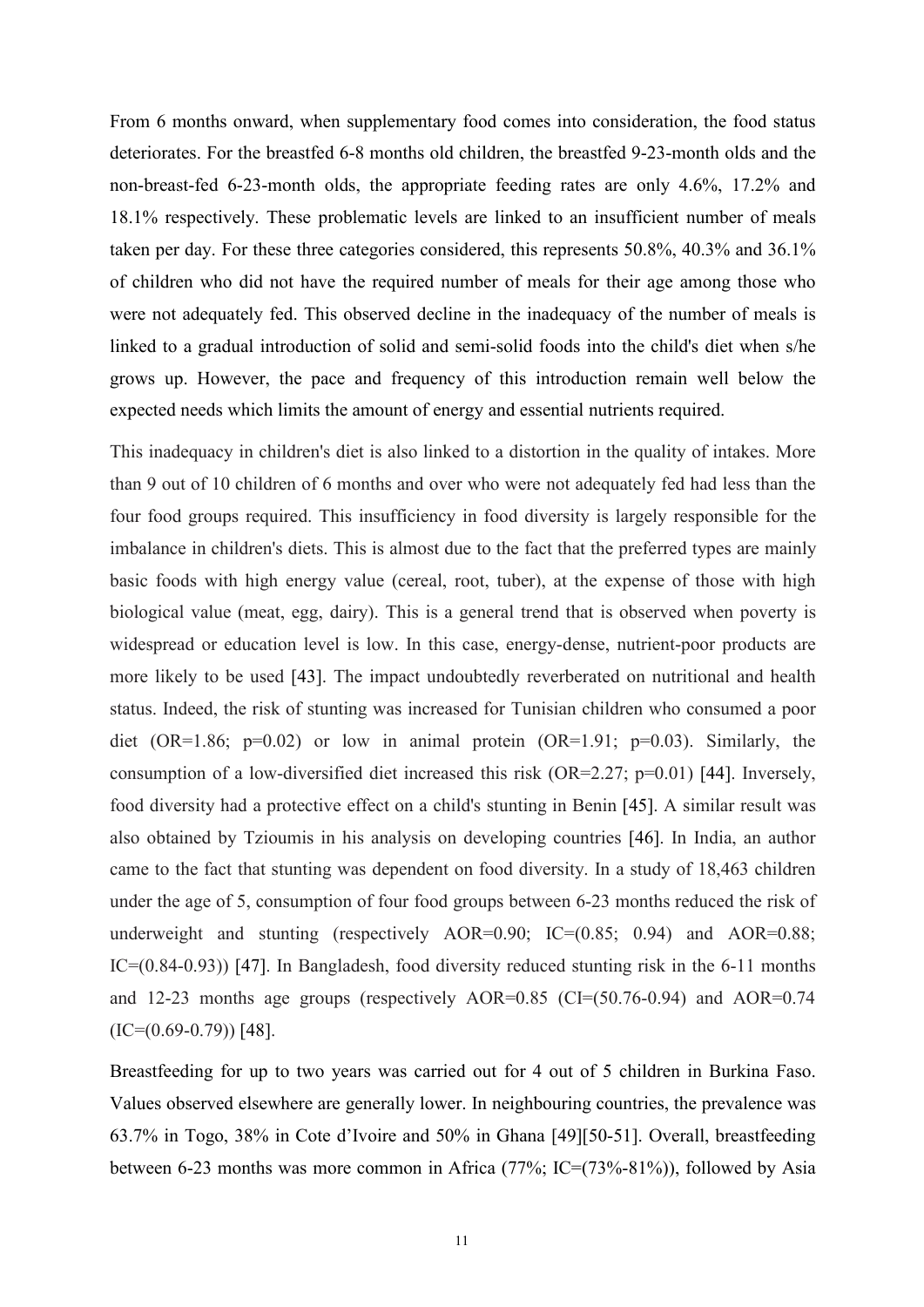$(62\%, CI = (54\% - 71\%)$  and Latin America  $(60\%; IC = (50\% - 69\%))$ , with the lowest frequency in Eastern Europe (33%; IC=(24%-42%)) [40]. However, for appropriate breastfeeding at 0- 23 months i.e. the practice of EBF, the introduction of complementary foods accompanied with continuation of breastfeeding up to two years, the prevalence was (23.3%). It is now well established that accurate breastfeeding prevents diarrhoea, respiratory infections, sudden child death and impaired cognitive development. For the mother, it reduces breast cancer [52]. Breastfeeding affects hormonal regulation and delays the return of ovulation after childbirth and thus lengthens the birth interval. In addition, breastfeeding also has an effect on fertility after resumption of menstrual periods; women who have their menses again would on average be less fertile when they continue to breastfeed [52].

Burkina Faso is an exception in the continuation of breastfeeding. It is therefore important to maintain or even reinforce this positive deviance. This provides children with a significant source of vitamin A, zinc, iodine, calcium, protein and protection from infections [53]. Prolonged breastfeeding combined with complementary feeding reduces clinical malnutrition by 70% [54]. However, the continuation of this practice should escape the paradox observed in many contexts. In Brazil and Senegal, children for whom breastfeeding was prolonged had mostly poor nutritional status [55]. It is a reaction of mothers to the precarious ill-health of their children. Unlike healthy children who are weaned more quickly, mothers prolong breastfeeding for their malnourished children to improve their health and ensure survival. Communication should therefore focus on bringing mothers not to link continuation of breastfeeding with child nutritional status. It should emphasize that even healthy children must also be breastfed for at least 23 months.

For the introduction of complementary foods, 6.4% received complementary foods too early and 3.8% too late, while the target age group had a proportion of 31.0% of children who received no solid food. This creates an imbalanced development in children who are affected. For non-breastfed children, the high proportion of those who did not receive any dairy products whether they were adequately fed or not is a major constraint. This deprives from sufficient calcium intake, which is paramount at this pivotal stage of height growth, although there is no perfect equivalence between breast and animal milk. This is therefore a double harm for the latter, especially since animal milk remains a palliative alternative. This results in a significant increase in death risk for all causes for these children (OR-3.68; IC=(1.46- 9.29)) [38]. In Bangladesh, the effects of inadequate complementary food are comparable to those of diarrhoea on children's nutritional status [56].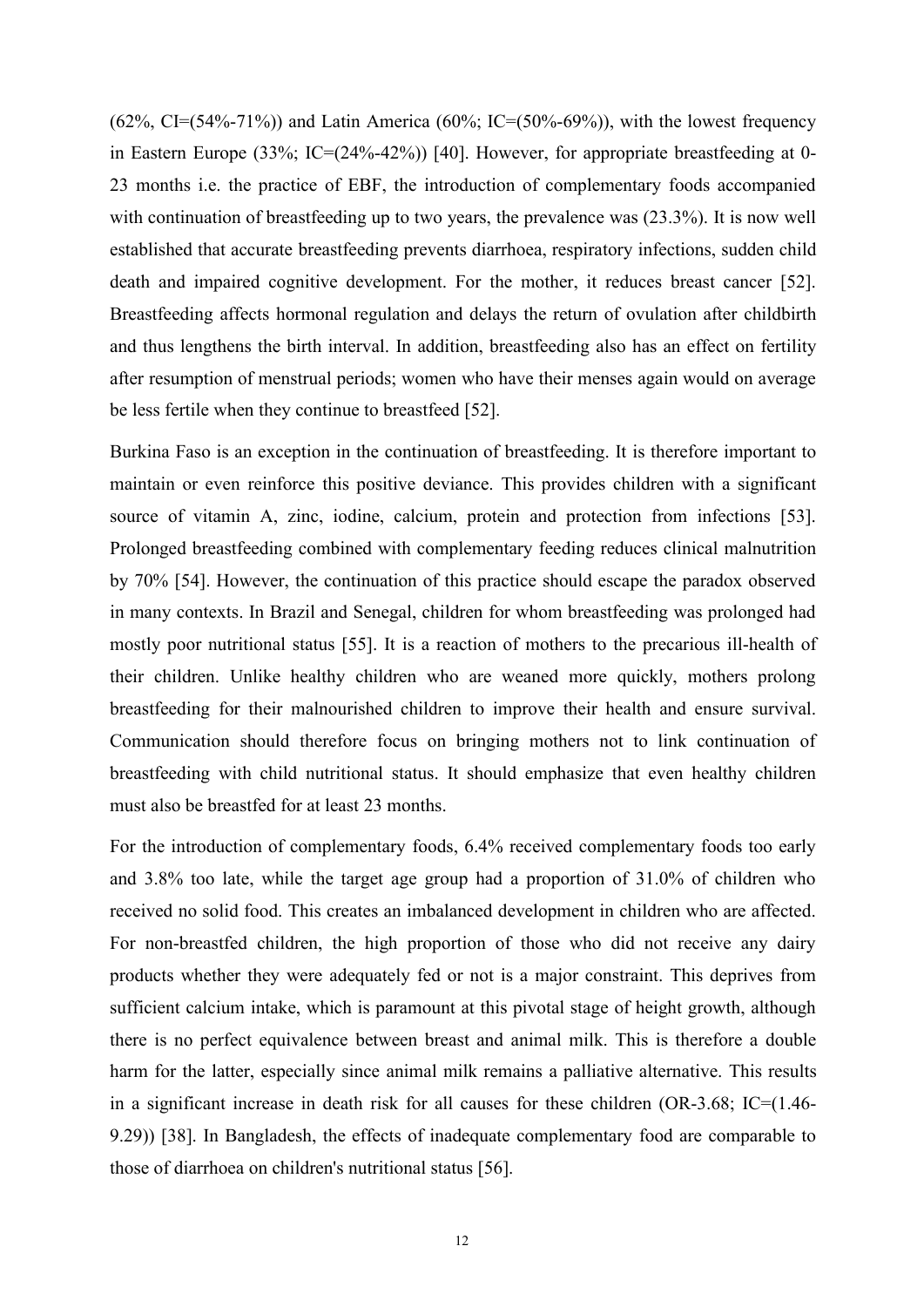It should be noted that the 24-hour recall technique used is subject to some limitations. It is based on remembrance and is therefore not free of memory effect. Moreover, because of its reduced reference period, the information cannot be representative of the individual's eating habits. In addition, it does not collect information on the quantity of products consumed to assess its sufficiency. A complementary technique called "multiple-passage" has been developed to systematize data collection and combines quantitative and qualitative aspects. It is composed by 5 stages, including information on the timing, type of meal, quantity, type of product, etc. [57]. However, its main disadvantage is the higher cost of collection since it requires more time and equipment (utensils).

Suboptimal complementary feeding is clearly a determinant of stunting and any improvements should target both the frequency of the diet and ensure adequate quality in terms of sufficient micronutrients. It would be relevant to focus on regions where gains would be significant, given the initial situation is worst (Centre, Centre-East and Cascades). To this end, interventions need to be divided into two essential dimensions: those specific to nutrition and those that are sensitive to nutrition. The first group would focus on formulating and implementing actions directly related to the food consumed by the child. This involves changing eating habits through nutritional education or nutritional supplementation based primarily on the promotion of animal products, meals with an energy density and the use of micronutrient supplementation, including vitamin A [58]. If necessary, depending on economic constraints and the season, product substitutions could be made. These interventions should be backed by second-level structural actions such as improving the quality of drinking water to prevent diarrhoeal episodes during the complementary feeding period that follows EBF. Hygiene should also be addressed to reduce environmental enteropathy following inflammation of the intestinal wall mucous, which justified the introduction of EBF at 6 months [59-60]. Deworming should increase the bioavailability of ingested nutrients. Encouraging antenatal care would allow health services to raise awareness. The practice of family gardening and small-scale animal breeding would help ensure food diversity [61-43].

#### **References**

[1] DN et Unicef, « Enquête nutritionnelle nationale du Burkina Faso 2009 », Direction de la Nutrition, Unicef, Ouagadougou, Burkina Faso, Rapport d'enquête, 2009.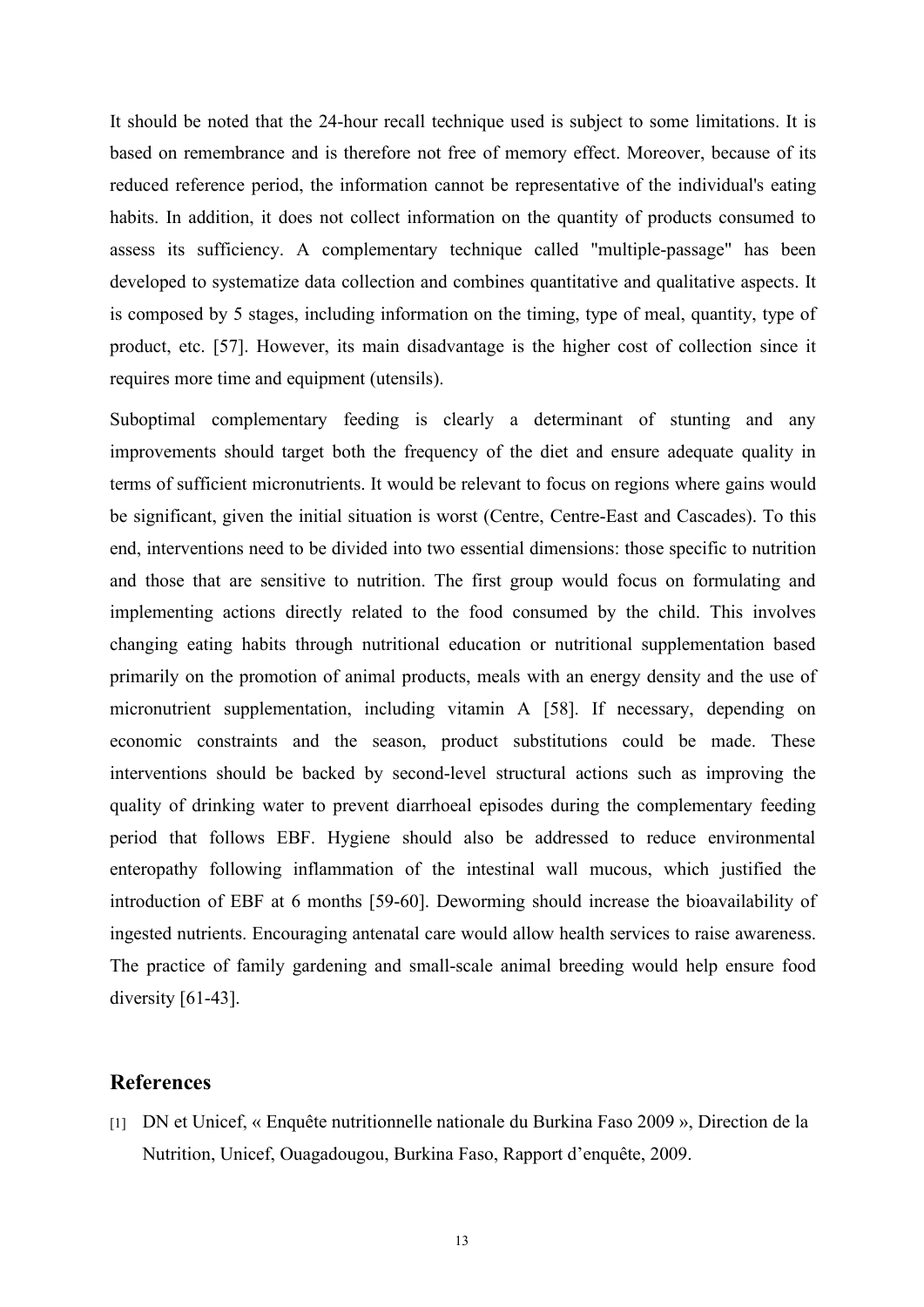- [2] DN et Unicef, « Enquête nutritionnelle nationale du Burkina Faso 2014 », Direction de la Nutrition, Unicef, Ouagadougou, Burkina Faso, Rapport d'enquête, 2014.
- [3] OMS, Éd., Utilisation et interprétation de l'anthropométrie: Rapport d'un comité d'experts OMS. Genève, 1995.
- [4] S. Tapsoba, « Towards Nutrition MDGs in Burkina Faso: Will Capacity to Act Follow the Commitment? », SCN NEWS, vol. 37, p. 27‑30.
- [5] Burkina Faso, « Plan national de développement économique et social 2016-2020 ». Premier Ministère, févr-2016.
- [6] Ministère de la santé, « Politique Nationale de Nutrition ». Burkina Faso, 2016.
- [7] FAO et WHO, « Second International Conference on Nutrition, Rome, 19-21 November 2014 », Rome, Conference Outcome Document: Rome Declaration on Nutrition ICN2 2014/2, oct. 2014.
- [8] D. S. Berkman, A. G. Lescano, R. H. Gilman, S. L. Lopez, et M. M. Black, « Effects of stunting, diarrhoeal disease, and parasitic infection during infancy on cognition in late childhood: a follow-up study », The Lancet, vol. 359, no 9306, p. 564‑571, févr. 2002.
- [9] S. M. Chang, S. P. Walker, S. Grantham-Mcgregor, et C. A. Powell, « Early childhood stunting and later fine motor abilities », Dev. Med. Child Neurol., vol. 52, no 9, p. 831‑836, sept. 2010.
- [10] L. E. Caulfield, S. A. Richard, J. A. Rivera, P. Musgrove, et R. E. Black, « Stunting, Wasting, and Micronutrient Deficiency Disorders », in Disease Control Priorities in Developing Countries, 2nd éd., D. T. Jamison, J. G. Breman, A. R. Measham, G. Alleyne, M. Claeson, D. B. Evans, P. Jha, A. Mills, et P. Musgrove, Éd. Washington (DC): World Bank, 2006.
- [11] S. M. Chang, S. P. Walker, S. Grantham-McGregor, et C. A. Powell, « Early childhood stunting and later behaviour and school achievement », J. Child Psychol. Psychiatry, vol. 43, no 6, p. 775‑783, sept. 2002.
- [12] S. P. Walker et al., « Inequality in early childhood: risk and protective factors for early child development », The Lancet, vol. 378, no 9799, p. 1325‑1338, oct. 2011.
- [13] K. Calkins et S. U. Devaskar, « Fetal origins of adult disease », Curr. Probl. Pediatr. Adolesc. Health Care, vol. 41, no 6, p. 158‑176, juill. 2011.
- [14] A. D. Stein, A. M. Thompson, et A. Waters, « Childhood growth and chronic disease: evidence from countries undergoing the nutrition transition », Matern. Child. Nutr., vol. 1, p. 177–184, 2005.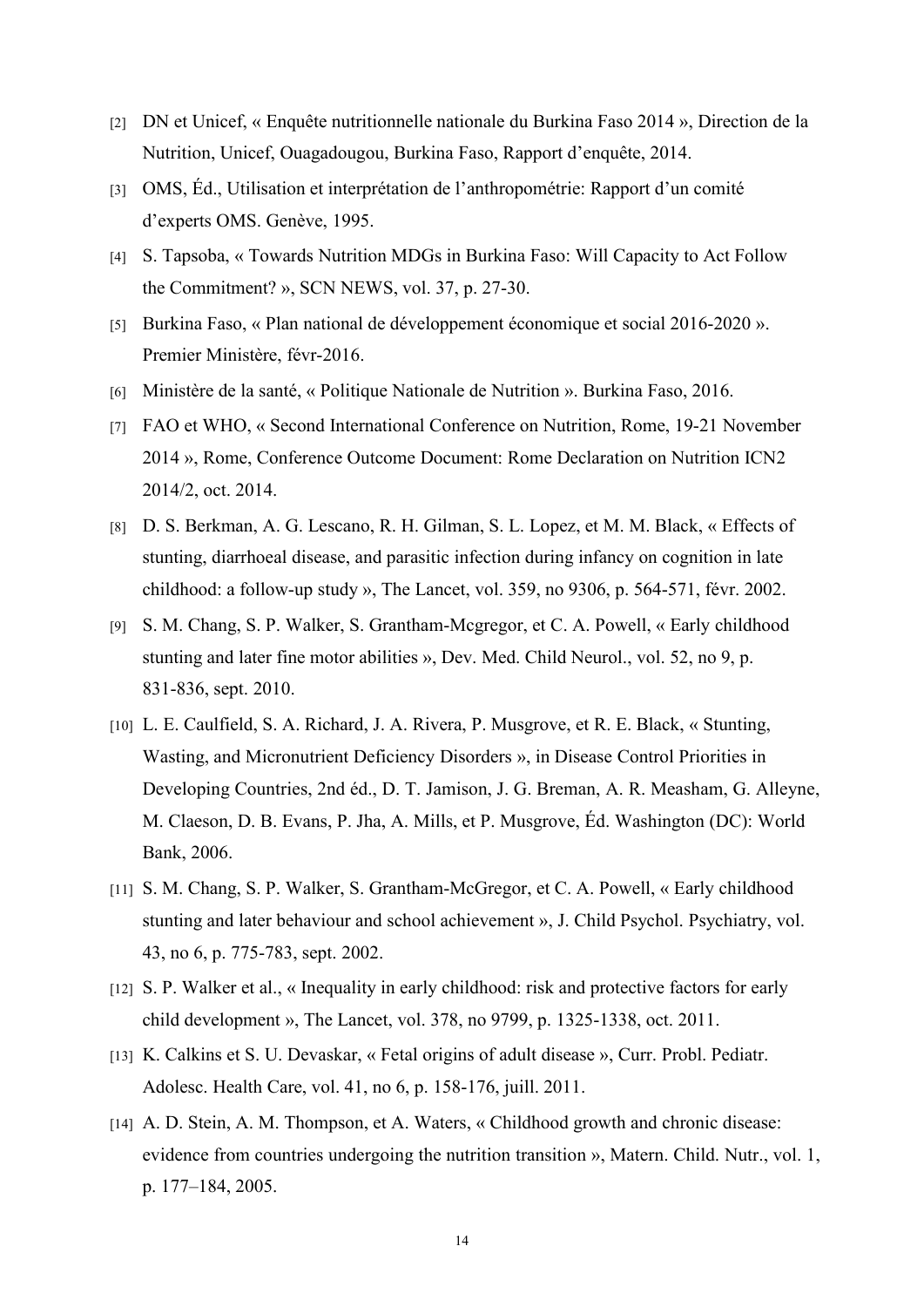- [15] M. H. Forouzanfar et al., « Global, regional, and national comparative risk assessment of 79 behavioural, environmental and occupational, and metabolic risks or clusters ofrisks, 1990–2015: a systematic analysis for the Global Burden of Disease Study 2015 », The Lancet, vol. 388, no 10053, p. 1659-1724, oct. 2016.
- [16] J. M. Wojcicki, « The double burden household in sub-Saharan Africa: maternal overweight and obesity and childhood undernutrition from the year 2000: results from World Health Organization Data (WHO) and Demographic Health Surveys (DHS) », BMC Public Health, vol. 14, no 1, p. 1124, 2014.
- [17] M. Ndiku, K. Jaceldo-Siegl, P. Singh, et J. Sabaté, « Gender inequality in food intake and nutritional status of children under 5 years old in rural Eastern Kenya », Eur. J. Clin. Nutr., vol. 65, no 1, p. 26‑31, janv. 2011.
- $[18]$  K. G. Dewey et K. Begum, « Long-term consequences of stunting in early life: Longterm consequences of stunting », Matern. Child. Nutr., vol. 7, p. 5‑18, oct. 2011.
- [19] Z. T. Wondimagegn, « Magnitude and Determinants of Stunting Among Children in Africa: A Systematic Review », Curr. Res. Nutr. Food Sci. J., vol. 2, no 2, p. 88-93, août 2014.
- [20] K. Sanogo, « Connaissances et pratiques de mères en matière d'alimentation de la petite enfance au village du point G en commune III du district de Bamako », Doctorat de Médecine, Université de Bamako, Bamako, 2011.
- [21] Burkina Faso, « Plan de passage à l'échelle de la promotion des pratiques optimales d'alimentation du nourrisson et du jeune enfant au Burkina Faso (2013 – 2025) ». Ministère de la santé, 2014.
- [22] WHO, Global strategy for infant and young child feeding. Geneva, Switzerland, 2003.
- [23] B. O. Nwankwoa et W. R. Briegerb, « Exclusive Breastfeeding is Undermined by Use of Other Liquids in Rural Southwestern Nigeria », J. Trop. Pediatr., vol. 48, p. 109-112, 2002.
- [24] J. C. Dillon, « Les produits céréaliers dans l'alimentation de sevrage du jeune enfant en Afrique », in Céréales en régions chaudes, John Libbey Eurotext., Paris: AUPELF-UREF, 1989, p. 299‑307.
- [25] A. M. Brou-Tanoh et al., « Les pratiques d'alimentation du nourrisson et du jeune enfant en Côte d'ivoire : cas de l'alimentation de complément des enfants de 6-24 mois », Cah. Santé Publique, vol. 9, no 2, p. 7‑20, 2010.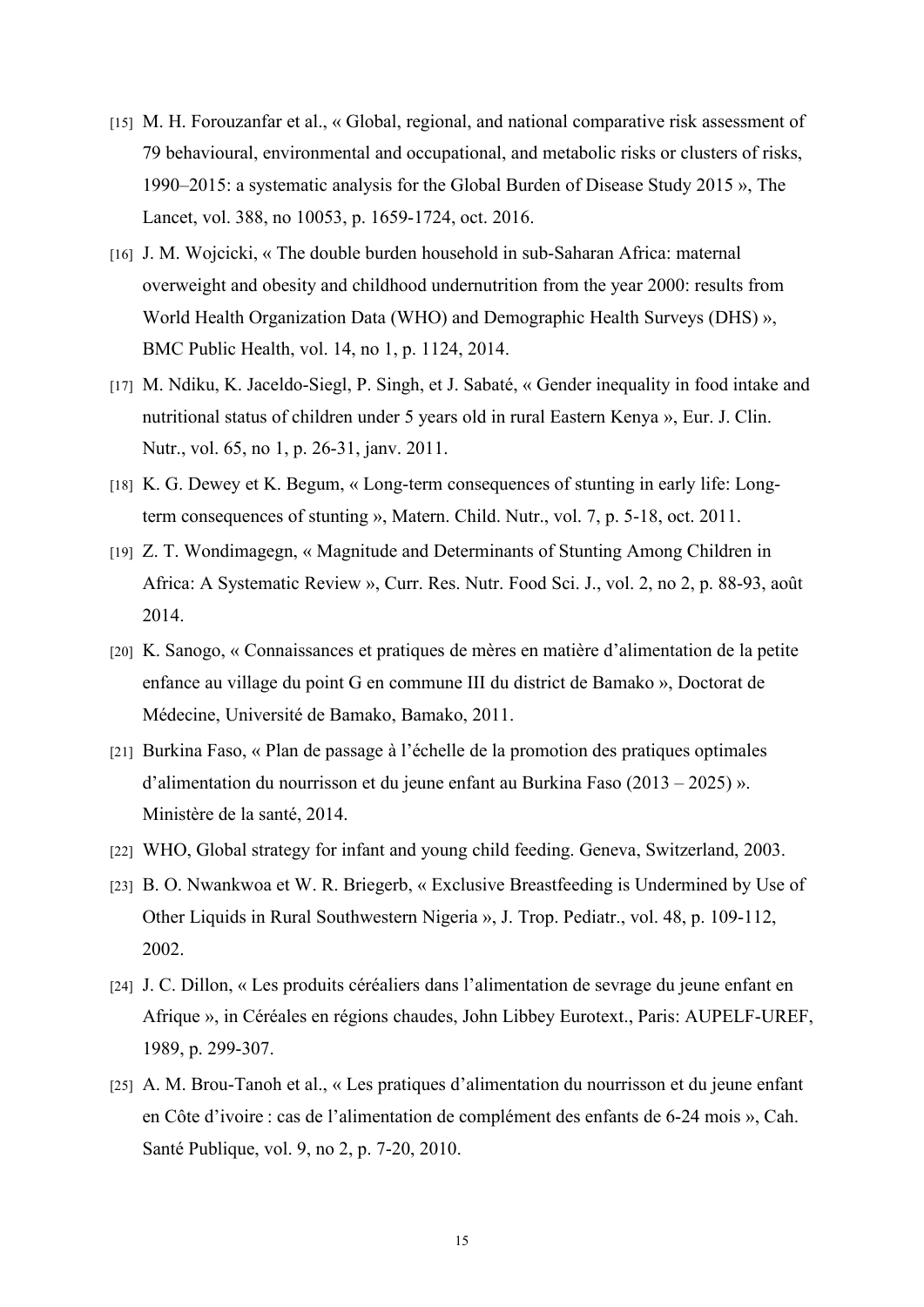- [26] P. S. Sawadogo, Y. Martin-Prével, M. Savy, Y. Kameli, et A. S. Traoré, « Pratiques d'alimentation du nourrisson en zone rurale au Burkina Faso (Province de la Gnagna): description et conséquences nutritionnelles », in Promouvoir la consommation de régimes appropriés, Ouagadougou, Burkina Faso, 2003, p. 317‑27.
- [27] R. Clairin et P. Brion, Manuel de sondages: applications aux paysen développement. Paris: Centre Français sur la Population et le Développement, 1997.
- [28] INSD et ICF International, Enquête Démographique et de Santé et à Indicateurs Multiples du Burkina Faso (EDS-MICS-IV) 2010, Rapport définitif. Calverton, Maryland, USA: ICF International, 2012.
- [29] OMS, UNICEF, USAID, AED, UCDAVIS, et IFPRI, Indicateurs pour évaluer les pratiques d'alimentation du nourrisson et du jeune enfant partie 2 : calculs, vol. 2, 3 vol. Genève: World Health Organization, 2011.
- [30] A. I. Issaka, K. E. Agho, et A. M. Renzaho, « Prevalence of key breastfeeding indicators in 29 sub-Saharan African countries: a meta-analysis of demographic and health surveys (2010–2015) », BMJ Open, vol. 7, no 10, p. e014145, oct. 2017.
- [31] A. K. Debes, A. Kohli, N. Walker, K. Edmond, et L. C. Mullany, « Time to initiation of breastfeeding and neonatal mortality and morbidity: a systematic review », BMC Public Health, vol. 13, no Suppl 3, p. S19, 2013.
- [32] K. M. Edmond, « Delayed Breastfeeding Initiation Increases Risk of Neonatal Mortality », Pediatrics, vol. 117, no 3, p. e380‑e386, mars 2006.
- [33] J. Clemens et al., « Early Initiation of Breastfeeding and the Risk of Infant Diarrhea in Rural Egypt », Pediatrics, vol. 104, no 1, 1999.
- [34] Y. Nakao, K. Moji, S. Honda, et K. Oishi, « Initiation of breastfeeding within 120 minutes after birth is associated with breastfeeding at four months among Japanese women: A self-administered questionnaire survey », Int. Breastfeed. J., vol. 3, no 1, p. 1, 2008.
- [35] M. Traoré et al., « Facteurs associés à l'allaitement maternel exclusif chez les mères d'enfants de 24 mois à Bamako », Santé Publique, vol. 26, no 2, 2014.
- [36] DN et Unicef, « Enquête smart Togo juin 2012 », Direction de la Nutrition, Unicef, Lomé, Togo, Rapport d'enquête, 2012.
- [37] W. Checkley, G. Buckley, R. H. Gilman, A. M. O. Assis, R. L. Guerrant, et S. S. Morriset, « Multi-country analysis of the effects of diarrhoea on childhood stunting », Int J Epidemiol, vol. 37, p. 816‑30, 2008.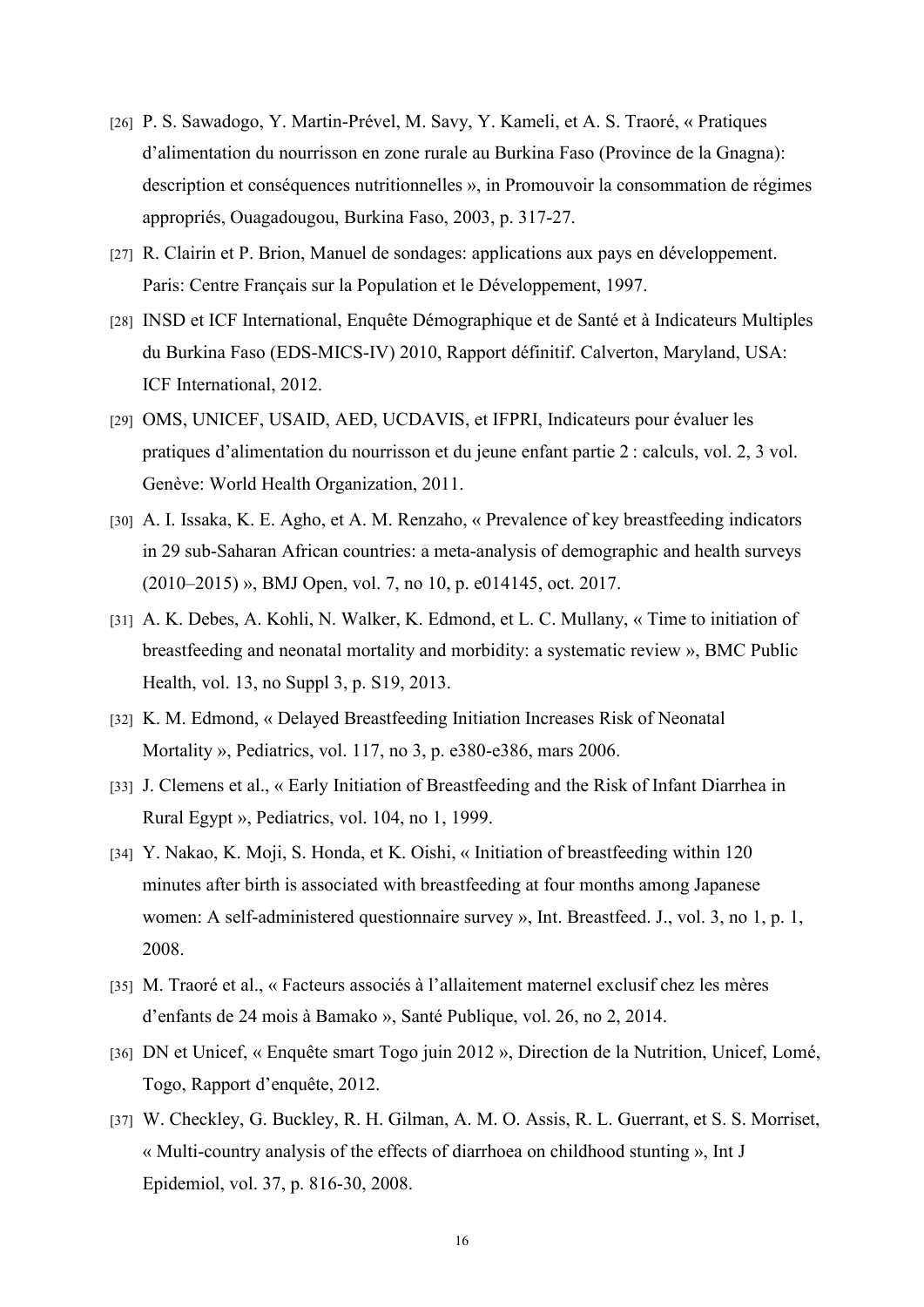- [38] R. E. Black et al., « Maternal and child undernutrition: global and regional exposures and health consequences », The Lancet, vol. 371, no 9608, p. 243-260, janv. 2008.
- [39] R. Perez-Escamillar, S. Segura-Millan, J. Canahuaty, et H. Allen, « Prelacteal Feeds Are Negatively associated with Breast-Feeding Outcomes », J. Nutr., vol. 126, p. 2765‑2773, 1996.
- [40] R. E. Black et al., « Maternal and child undernutrition and overweight in low-income and middle-income countries », The Lancet, vol. 382, no 9890, p. 427‑451, août 2013.
- [41] L. H. Amir, « Social theory and infant feeding », Int. Breastfeed. J., vol. 6, p. 7, 2011.
- [42] S. Baperman Abdel Aziz, « Knowledge, Opinions and Attitudes of Mothers About Breastfeeding and Child Feeding in Rural Areas of Burkina Faso: A Study in Ouargaye's District Health Facilities », J. Fam. Med. Health Care, vol. 4, no 3, p. 13, 2018.
- [43] M. Shekar, R. Heaver, Y.-K. Lee, et World Bank, Éd., Repositioning nutrition as central to development: a strategy for large scale action. Washington, DC: World Bank, 2006.
- [44] J. El Ati, L. Alouane., R. Mokni, C. Béji, M. Hsaïri, et A. Oueslati, « Le retard de croissance chez les enfants tunisiens d'âge préscolaire. Analyse des causes probables et interprétation de son évolution au cours des 25 dernières années », La surveillance nutritionnelle en Tunisie, série B 41, 2002.
- [45] H. F. Delisle, « Poverty: The Double Burden of Malnutrition in Mothers and the Intergenerational Impact », Ann. N. Y. Acad. Sci., vol. 1136, no 1, p. 172-184, juill. 2008.
- [46] E. Tzioumis et L. S. Adair, « Childhood dual burden of under- and overnutrition in low-and middle-income countries: <sup>a</sup> critical review », Food Nutr. Bull., vol. 35, no 2, p. 230‑243, juin 2014.
- [47] P. Menon, A. Bamezai, A. Subandoro, M. A. Ayoya, et V. Aguayo, « Age-appropriate infant and young child feeding practices are associated with child nutrition in India: insights from nationally representative data », Matern Child Nutr, vol. 11, no 1, p. 73-87, 2015.
- [48] J. H. Rah et al., « Low dietary diversity is a predictor of child stunting in rural Bangladesh », Eur. J. Clin. Nutr., p. 1393–1398, 2010.
- [49] Ministère de la santé et de la lutte contre le Sida, Institut National de la Statistique, et ICF International, Enquête Démographique et de Santé et à Indicateurs Multiples de Côte d'Ivoire (EDSCI-III) 2011/2012, Rapport préliminaire. Calverton, Maryland, USA: Measure DHS and ICF International, 2012.